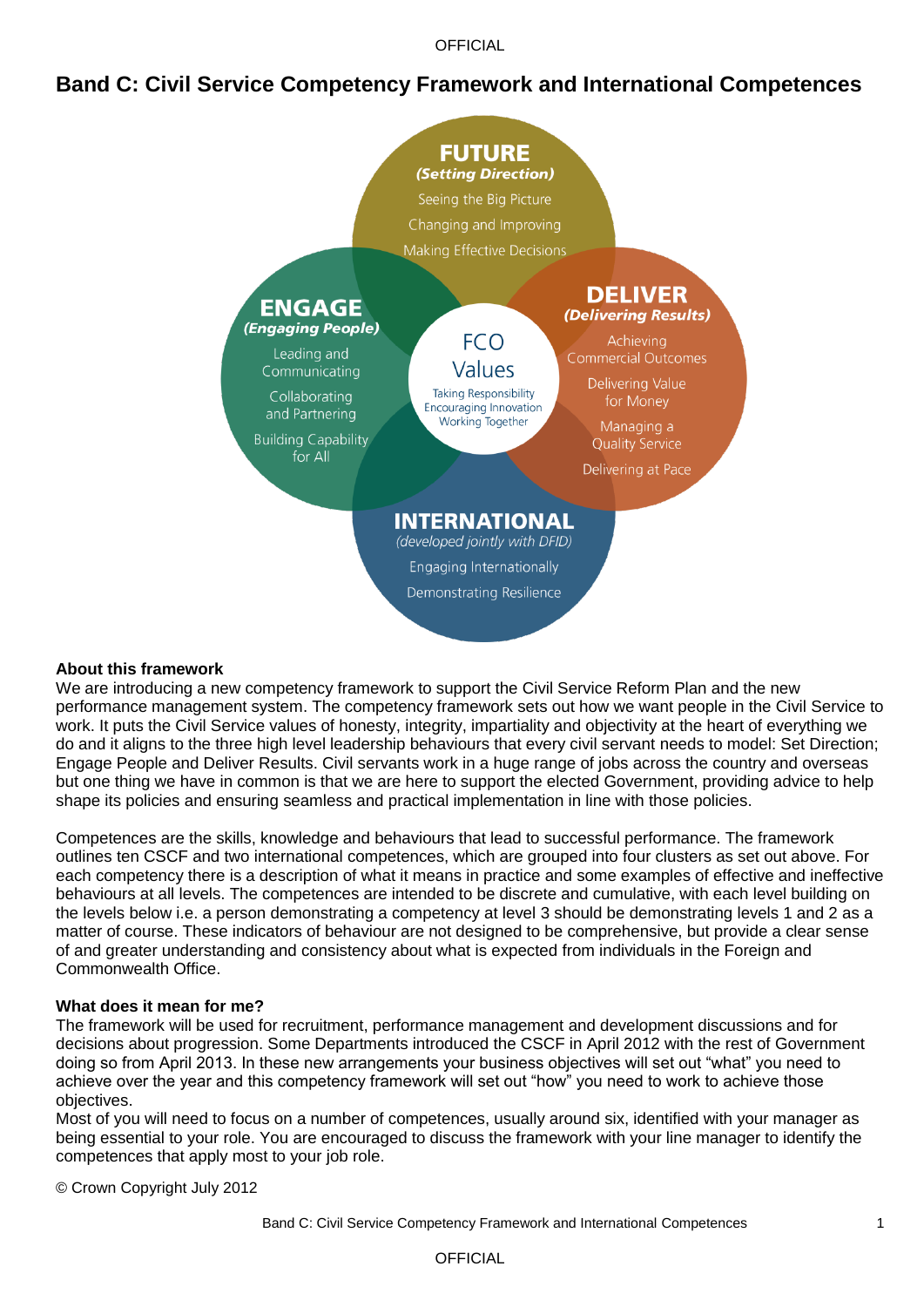#### **OFFICIAL**

This framework has been developed in partnership with Civil Service professions. If you work as part of a profession with a separate framework this will complement your professional framework and should be used alongside it.

The FCO Competency framework consists of twelve competences. Below is a list of all the competences with a high-level summary of each one.

## **International Cluster**

### **1. Engaging Internationally**

Effectiveness in this area is about leading internationally, engaging our staff, contacts and international partners to help deliver UK Government objectives. For all staff it"s about understanding UK Government aims in the wider UK and international context and developing productive relationships with those external contacts and partners to help deliver UK objectives. All staff are aware of cultural sensitivities in their area of responsibility. Staff build up negotiating expertise through the grades and champion and use language skills where appropriate to deepen impact. Senior leaders use the same behaviours but operate at higher levels of sensitivity and complexity. Managers have to lead and inspire teams in an international context. Staff adapt their approach to reflect the very diverse teams they manage while still promoting UK values.

### **2. Demonstrating Resilience**

This is about helping our people to build resilience in international roles, supporting their ability to adapt to working in difficult and varied international environments; and to bounce back from crises and setbacks in these contexts. Individuals need to be aware of the impact they have on themselves and on others, and show support for others with a pragmatic attitude, perseverance and resolve. Individuals should be able to manage in a wide variety of circumstances and locations and, with appropriate support, to recover from challenges and setbacks. For leadership roles this competence would also include leading a culture of support, while promoting a proper regard for employee safety, health and well-being.

# **Strategic Cluster – Setting Direction**

### **3. Seeing the Big Picture**

Seeing the big picture is about having an in-depth understanding and knowledge of how your role fits with and supports organisational objectives and the wider public needs. For all staff, it is about focusing your contribution on the activities which will meet Civil Service goals and deliver the greatest value. At senior levels, it is about scanning the political context and taking account of wider impacts to develop long term implementation strategies that maximise opportunities to add value to the citizen and support economic, sustainable growth.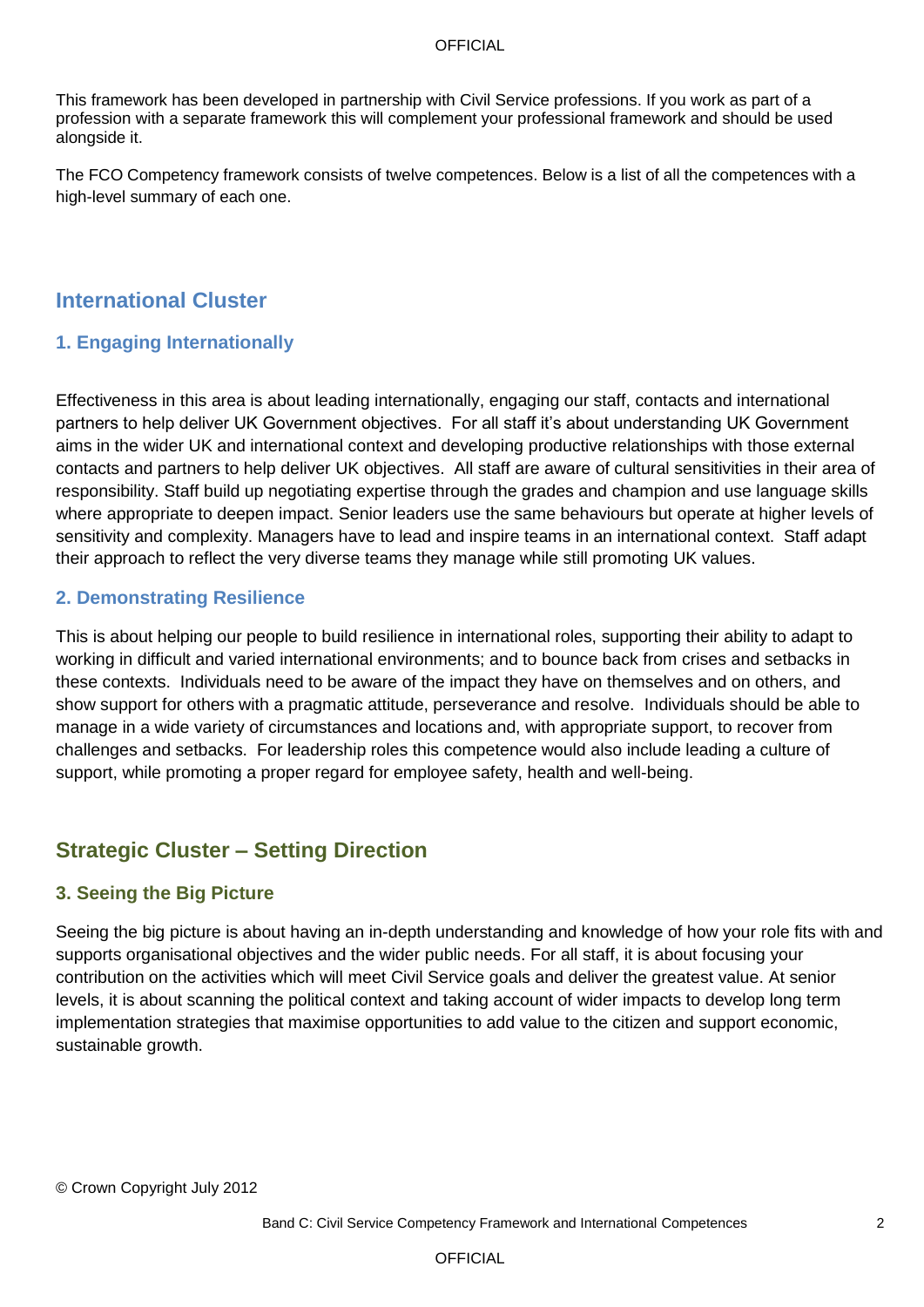## **4. Changing and Improving**

People who are effective in this area are responsive, innovative and seek out opportunities to create effective change. For all staff, it"s about being open to change, suggesting ideas for improvements to the way things are done, and working in "smarter", more focused ways. At senior levels, this is about creating and contributing to a culture of innovation and allowing people to consider and take managed risks. Doing this well means continuously seeking out ways to improve policy implementation and build a leaner, more flexible and responsive Civil Service. It also means making use of alternative delivery models including digital and shared service approaches wherever possible.

#### **5. Making Effective Decisions**

Effectiveness in this area is about being objective; using sound judgement, evidence and knowledge to provide accurate, expert and professional advice. For all staff, it means showing clarity of thought, setting priorities, analysing and using evidence to evaluate options before arriving at well reasoned justifiable decisions. At senior levels, leaders will be creating evidence based strategies, evaluating options, impacts, risks and solutions. They will aim to maximise return while minimising risk and balancing social, political, financial, economic and environmental considerations to provide sustainable outcomes.

# **People Cluster - Engaging People**

### **6. Leading and Communicating**

At all levels, effectiveness in this area is about leading from the front and communicating with clarity, conviction and enthusiasm. It"s about supporting principles of fairness of opportunity for all and a dedication to a diverse range of citizens. At senior levels, it is about establishing a strong direction and a persuasive future vision; managing and engaging with people with honesty and integrity, and upholding the reputation of the Department and the Civil Service.

### **7. Collaborating and Partnering**

People skilled in this area create and maintain positive, professional and trusting working relationships with a wide range of people within and outside the Civil Service to help get business done. At all levels, it requires working collaboratively, sharing information and building supportive, responsive relationships with colleagues and stakeholders, whilst having the confidence to challenge assumptions. At senior levels, it's about delivering business objectives through creating an inclusive environment, encouraging collaboration and building effective partnerships including relationships with Ministers.

### **8. Building Capability for All**

Effectiveness in this area is having a strong focus on continuous learning for oneself, others and the organisation. For all staff, it"s being open to learning, about keeping one"s own knowledge and skill set current and evolving. At senior levels, it"s about talent management and ensuring a diverse blend of capability and skills is identified and developed to meet current and future business needs. It's also about creating a learning and knowledge culture across the organisation to inform future plans and transformational change.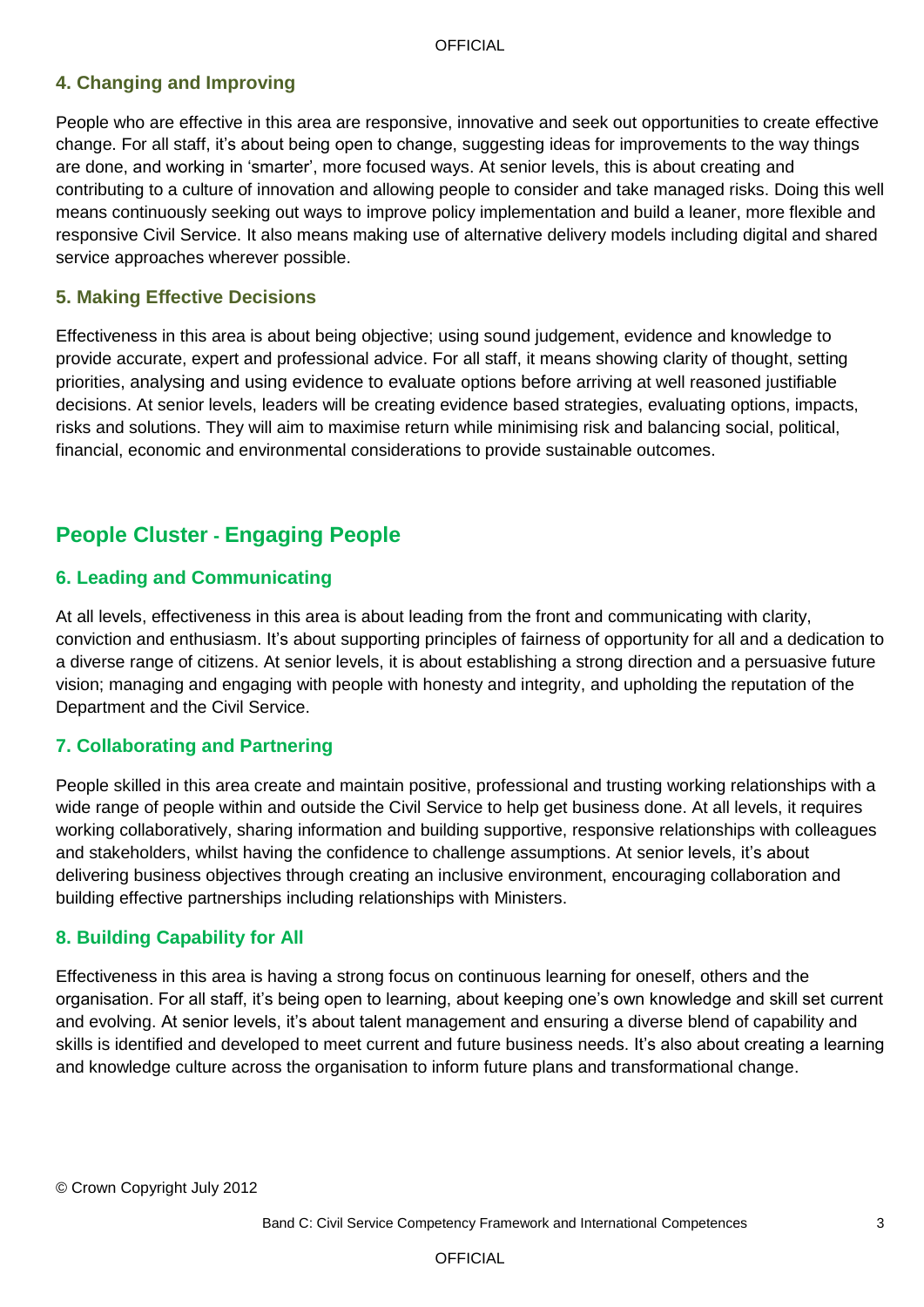# **Performance Cluster - Delivering Results**

## **9. Achieving Commercial Outcomes**

Being effective in this area is about maintaining an economic, long-term focus in all activities. For all, it"s about having a commercial, financial and sustainable mindset to ensure all activities and services are delivering added value and working to stimulate economic growth. At senior levels, it"s about identifying economic, market and customer issues and using these to promote innovative business models, commercial partnerships and agreements to deliver greatest value; and ensuring tight commercial controls of finances, resources and contracts to meet strategic priorities.

### **10. Delivering Value for Money**

Delivering value for money involves the efficient, effective and economic use of taxpayers' money in the delivery of public services. For all staff, it means seeking out and implementing solutions which achieve the best mix of quality and effectiveness for the least outlay. People who do this well base their decisions on evidenced information and follow agreed processes and policies, challenging these appropriately where they appear to prevent good value for money. At senior levels, effective people embed a culture of value for money within their area/function. They work collaboratively across boundaries to ensure that the Civil Service maximises its strategic outcomes within the resources available.

#### **11. Managing a Quality Service**

Effectiveness in this area is about being organised to deliver service objectives and striving to improve the quality of service, taking account of diverse customer needs and requirements. People who are effective plan, organise and manage their time and activities to deliver a high quality and efficient service, applying programme and project management approaches to support service delivery. At senior levels, it is about creating an environment to deliver operational excellence and creating the most appropriate and cost effective delivery models for public services.

#### **12. Delivering at Pace**

Effectiveness in this area means focusing on delivering timely performance with energy and taking responsibility and accountability for quality outcomes. For all staff, it"s about working to agreed goals and activities and dealing with challenges in a responsive and constructive way. At senior levels, it is about building a performance culture to deliver outcomes with a firm focus on prioritisation and addressing performance issues resolutely, fairly and promptly. It is also about leaders providing the focus and energy to drive activities forward through others and encourage staff to perform effectively during challenging and changing times.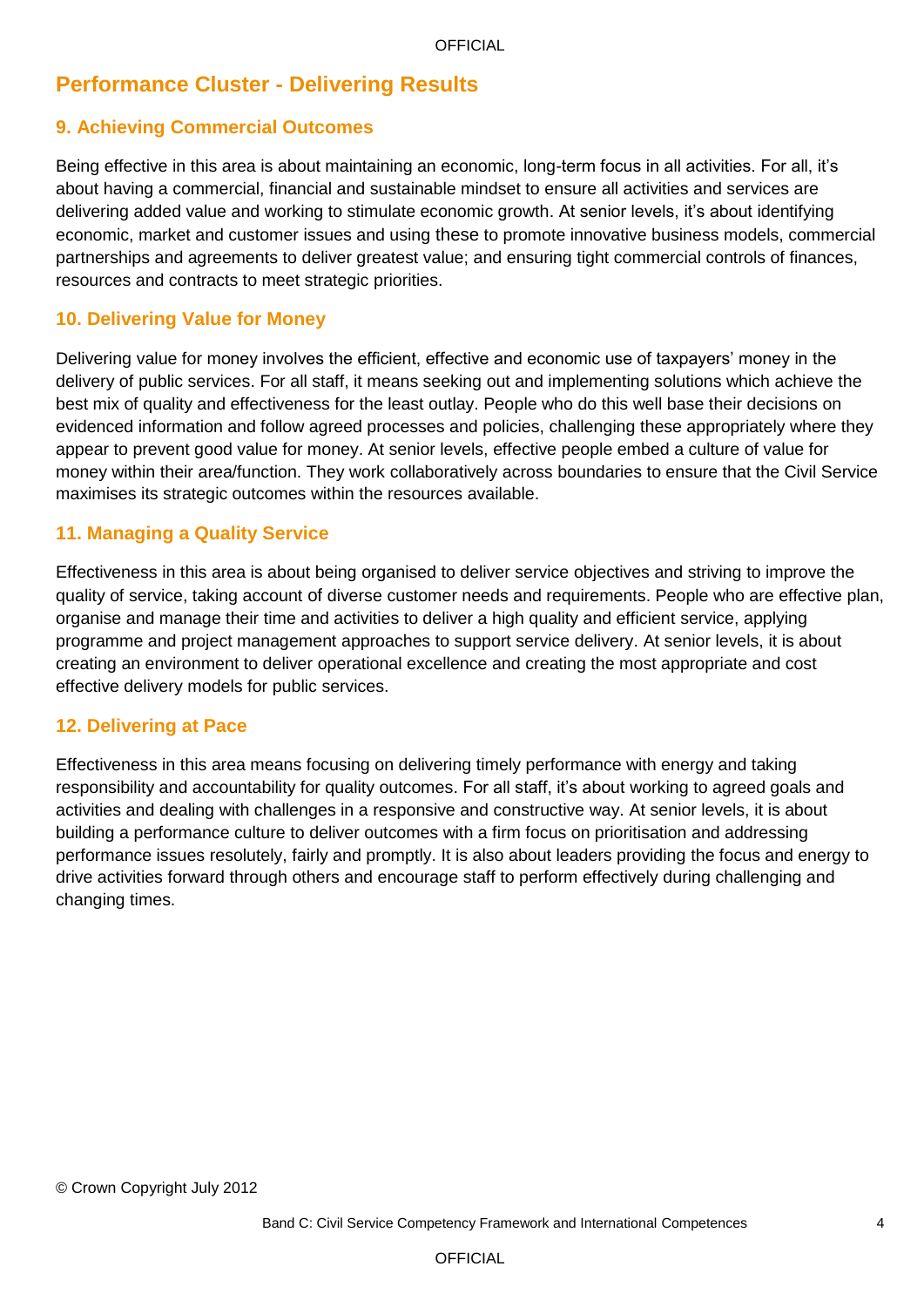| 1. Engaging Internationally                                                        |                                                                                 |
|------------------------------------------------------------------------------------|---------------------------------------------------------------------------------|
| <b>Effective Behaviour</b>                                                         | <b>Ineffective Behaviour</b>                                                    |
| People who are effective are likely to                                             | People who are less effective are likely to                                     |
| Represent and advance UK interests and policies. Use knowledge of UK               | Lose credibility and ability to influence due to lack of knowledge of UK agenda |
| governance, political culture and HMG context to add to credibility.               | and context.                                                                    |
| Build and maintain cooperative and productive relationships with an effective      | Be passive in identifying and engaging effective wider stakeholder groups and   |
| range of external contacts. Use the network professionally and sensitively to the  | therefore lacks influence and the wider UK perspective.                         |
| benefit of the UK.                                                                 |                                                                                 |
| Have a working knowledge of country context and local sensitivities and            | Not take account of and weigh up changes which may impact on their role and     |
| encourage staff to develop this knowledge. When appropriate, can speak and use     | staff. Be reluctant to develop appropriate language skills to increase impact.  |
| a language/s with a high level of proficiency.                                     |                                                                                 |
| Negotiate effectively combining logic and reason with interpersonal sensitivity.   | Unconvincing in negotiation or when challenged. Overly dominant or diffident in |
| Seek to create solutions offering mutual benefits. Anticipate problems and be able | discussions.                                                                    |
| to respond to the unexpected.                                                      |                                                                                 |
| Set a good example by working positively in diverse teams and living up to UK      | Not model a positive approach in a very diverse environment. Ignore UK          |
| Government values.                                                                 | Government values.                                                              |

| 2. Demonstrating Resilience                                                       |                                                                                   |
|-----------------------------------------------------------------------------------|-----------------------------------------------------------------------------------|
| <b>Effective Behaviour</b>                                                        | <b>Ineffective Behaviour</b>                                                      |
| People who are effective are likely to                                            | People who are less effective are likely to                                       |
| Ensure they manage their people to play to their strengths and have high          | Fail to realise the full impact of work on their individual team members, leading |
| awareness of their own and others' impact.                                        | to them feeling unsupported.                                                      |
| Coach others within the team to think about how they manage through challenges    | Inactive in supporting their team to develop and become more self-aware.          |
| or setbacks in an international context, and develop as a result, bouncing back.  | Unaware of their impact on others.                                                |
| Have well developed awareness of own strengths and limitations and the impact     | Lack awareness of their limitations, leading to poor judgement and sub-optimal    |
| of this on their work and their colleagues. Manage this in various challenging or | decisions.                                                                        |
| ambiguous international scenarios and across their department and more widely.    |                                                                                   |
|                                                                                   |                                                                                   |
| Demonstrate an ability to learn, adapt and change behaviours, striving for        | Rely on limited responses and an inflexible personal style regardless of the      |
| continuous improvement across their department and more widely.                   | changing environment.                                                             |
|                                                                                   |                                                                                   |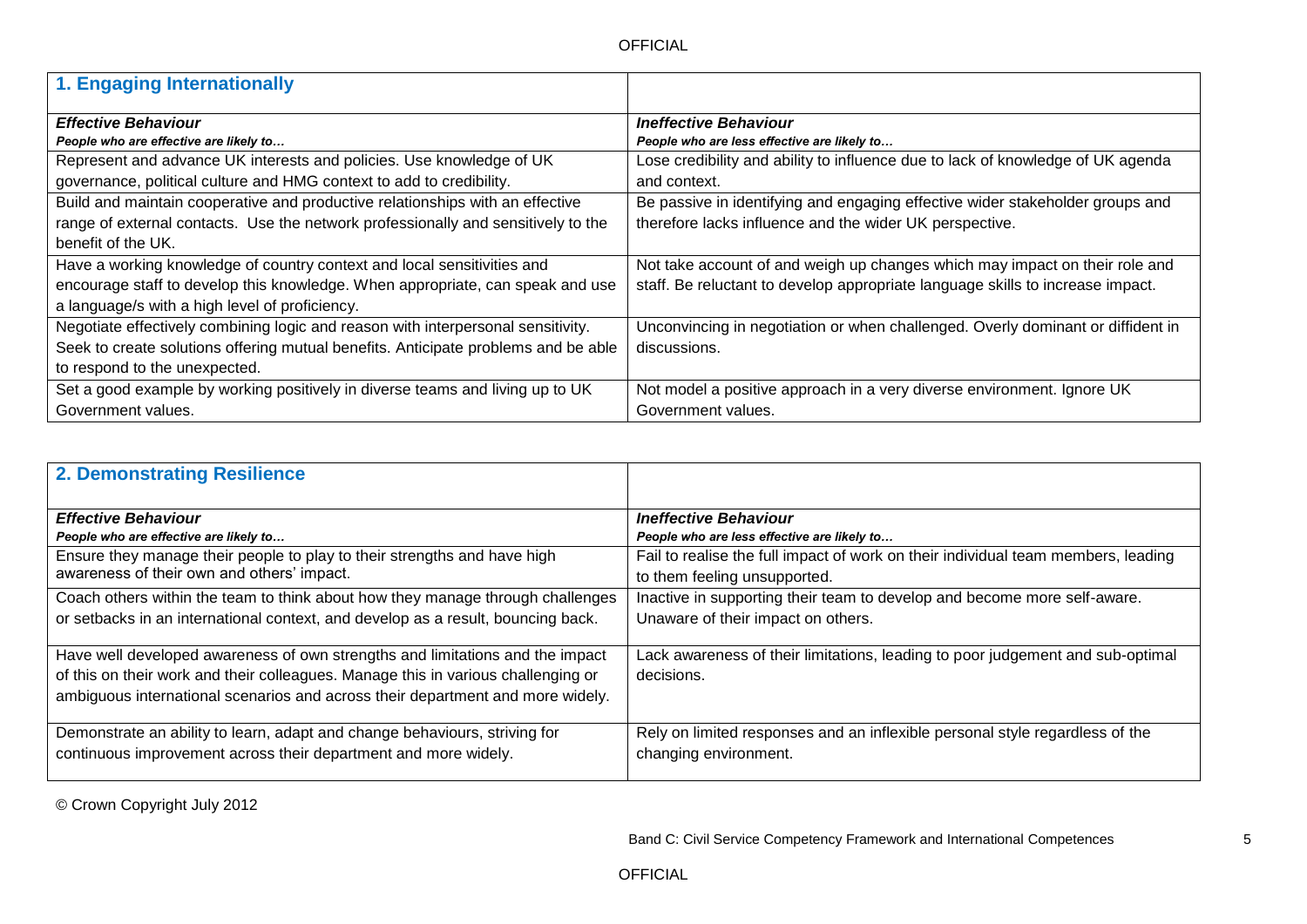| 3. Seeing the Big Picture                                                       |                                                                                |
|---------------------------------------------------------------------------------|--------------------------------------------------------------------------------|
| <b>Effective Behaviour</b>                                                      | <b>Ineffective Behaviour</b>                                                   |
| People who are effective are likely to                                          | People who are less effective are likely to                                    |
| Be alert to emerging issues and trends which might impact or benefit own and    | Ignore changes in the external environment that have implications for          |
| team's work                                                                     | Departmental policy and considerations                                         |
| Develop an understanding of own area's strategy and how this contributes to     | Shows limited interest in or understanding of Departmental priorities and what |
| Departmental priorities                                                         | they mean for activities in their area                                         |
| Ensure own area/team activities are aligned to Departmental priorities          | Be overly focused on team and individual activities without due regard for how |
|                                                                                 | they meet the demands of the Department as a whole                             |
| Actively seek out and share experience to develop understanding and knowledge   | Take actions which conflict with or mis-align to other activities              |
| of own work and of team's business area                                         |                                                                                |
| Seek to understand how the services, activities and strategies in the area work | Commit to actions without consideration of the impact on the diverse needs of  |
| together to create value for the customer/end user                              | customers/end users - apply a "one size fits all" approach                     |

| 4. Changing and Improving                                                          |                                                                                    |
|------------------------------------------------------------------------------------|------------------------------------------------------------------------------------|
| <b>Effective Behaviour</b>                                                         | <b>Ineffective Behaviour</b>                                                       |
| People who are effective are likely to                                             | People who are less effective are likely to                                        |
| Find ways to improve systems and structures to deliver with more streamlined       | Retain resource intensive systems and structures that are considered too difficult |
| resources                                                                          | to change                                                                          |
| Regularly review procedures or systems with teams to identify improvements and     | Repeat mistakes and overlook lessons learned from changes that have been           |
| simplify processes and decision making                                             | less effective in the past                                                         |
| Be prepared to take managed risks, ensuring these are planned and their impact     | Have ideas that are unfocused and have little connection to the realities of the   |
| assessed                                                                           | business or customer needs                                                         |
| Actively encourage ideas from a wide range of sources and stakeholders and use     | Not listen to suggested changes and not give reasons as to why the suggestion      |
| these to inform own thinking                                                       | is not feasible                                                                    |
| Be willing to meet the challenges of difficult or complex changes, encouraging and | Resist changing own approach in response to the new demands - adopting a           |
| supporting others to do the same                                                   | position of 'always done things like this'                                         |
| Prepare for and respond appropriately to the range of possible effects that change | Take little responsibility for suggesting or progressing changes due to perceived  |
| may have on own role/team                                                          | lack of control of processes                                                       |

Band C: Civil Service Competency Framework and International Competences 6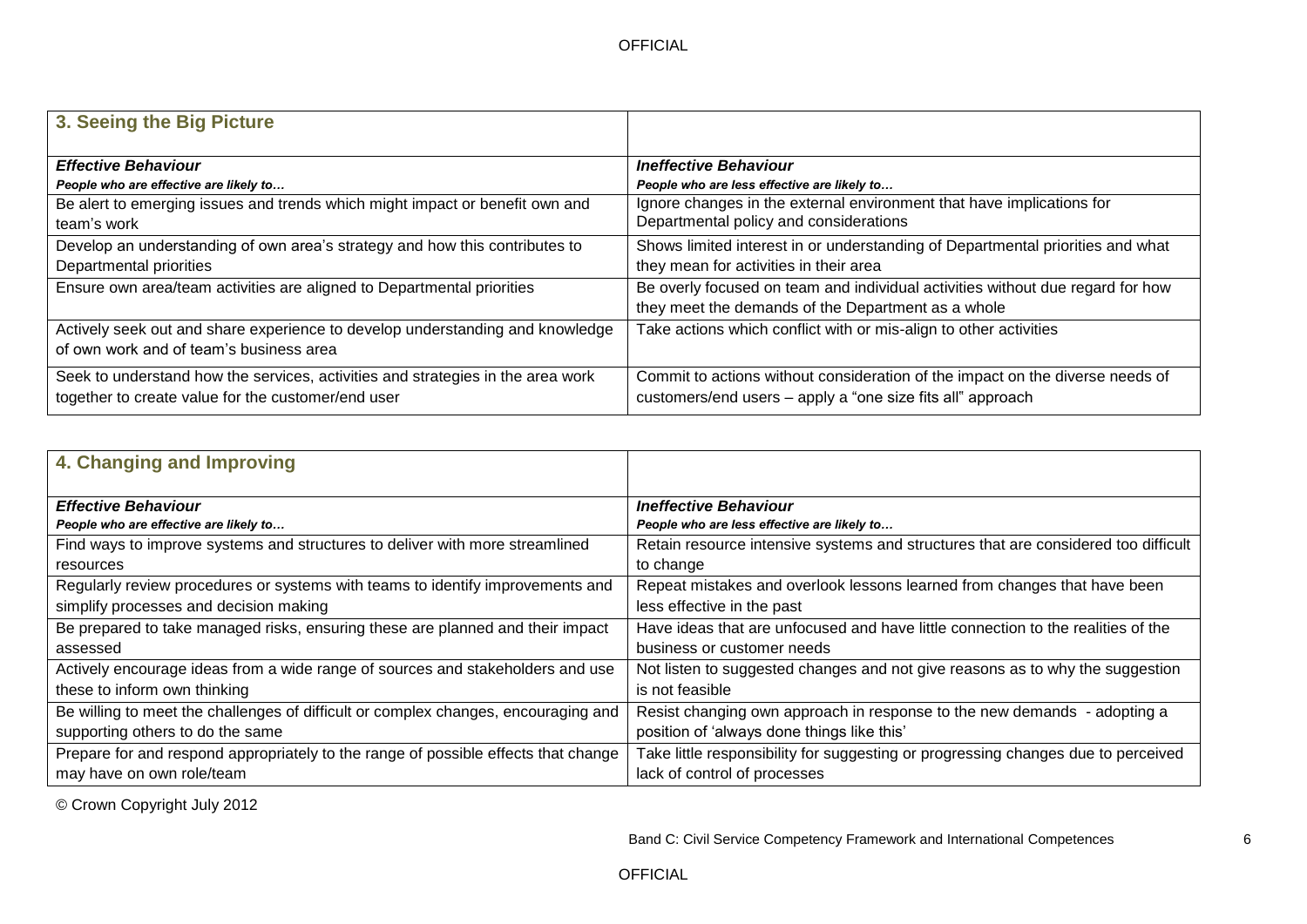| <b>5. Making Effective Decisions</b>                                                  |                                                                             |
|---------------------------------------------------------------------------------------|-----------------------------------------------------------------------------|
| <b>Effective Behaviour</b>                                                            | <b>Ineffective Behaviour</b>                                                |
| People who are effective are likely to                                                | People who are less effective are likely to                                 |
| Make decisions when they are needed, even if they prove difficult or unpopular        | Miss opportunities or deadlines by delaying decisions                       |
| Identify a range of relevant and credible information sources and recognise the       | Only use evidence sources that support arguments or are easily accessible   |
| need to collect new data when necessary from internal and external sources            |                                                                             |
| Recognise patterns and trends in a wide range of evidence/data and draw key           | Come to conclusions that are not supported by evidence                      |
| conclusions                                                                           |                                                                             |
| Explore different options outlining costs, benefits, risks and potential responses to | Give little consideration to the people and resources impacted by decisions |
| each                                                                                  |                                                                             |
| Recognise scope of own authority for decision making and empower team                 | Create confusion by omitting to inform relevant people of amendments or     |
| members to make decisions                                                             | decisions causing delays in implementation                                  |
| Invite challenge and where appropriate involve others in decision making to help      | Consistently make decisions in isolation or with a select group             |
| build engagement and present robust recommendations                                   |                                                                             |

| 6. Leading and Communicating                                                       |                                                                                   |
|------------------------------------------------------------------------------------|-----------------------------------------------------------------------------------|
| <b>Effective Behaviour</b>                                                         | <b>Ineffective Behaviour</b>                                                      |
| People who are effective are likely to                                             | People who are less effective are likely to                                       |
| Take opportunities to regularly communicate and interact with staff, helping to    | Be rarely available to staff and others, communicate infrequently                 |
| clarify goals and activities and the links between these and Departmental strategy |                                                                                   |
| Recognise, respect and reward the contribution and achievements of others          | Take the credit for others' achievements                                          |
| Communicate in a succinct, engaging manner and stand ground when needed            | Give in readily when challenged                                                   |
| Communicate using appropriate styles, methods and timing, including digital        | Communicate in a set way with little variation, without tailoring messages, style |
| channels, to maximise understanding and impact                                     | and timing to the needs of the target audience                                    |
| Promote the work of the Department and play an active part in supporting the Civil | Be ignorant of and/or dismissive of broader organisational values and goals,      |
| Service values and culture                                                         | such as equality and diversity                                                    |
| Convey enthusiasm and energy about their work and encourage others to do the       | Communicate information without consideration for the audience or with            |
| same                                                                               | limited/low levels of enthusiasm and effort                                       |

Band C: Civil Service Competency Framework and International Competences 7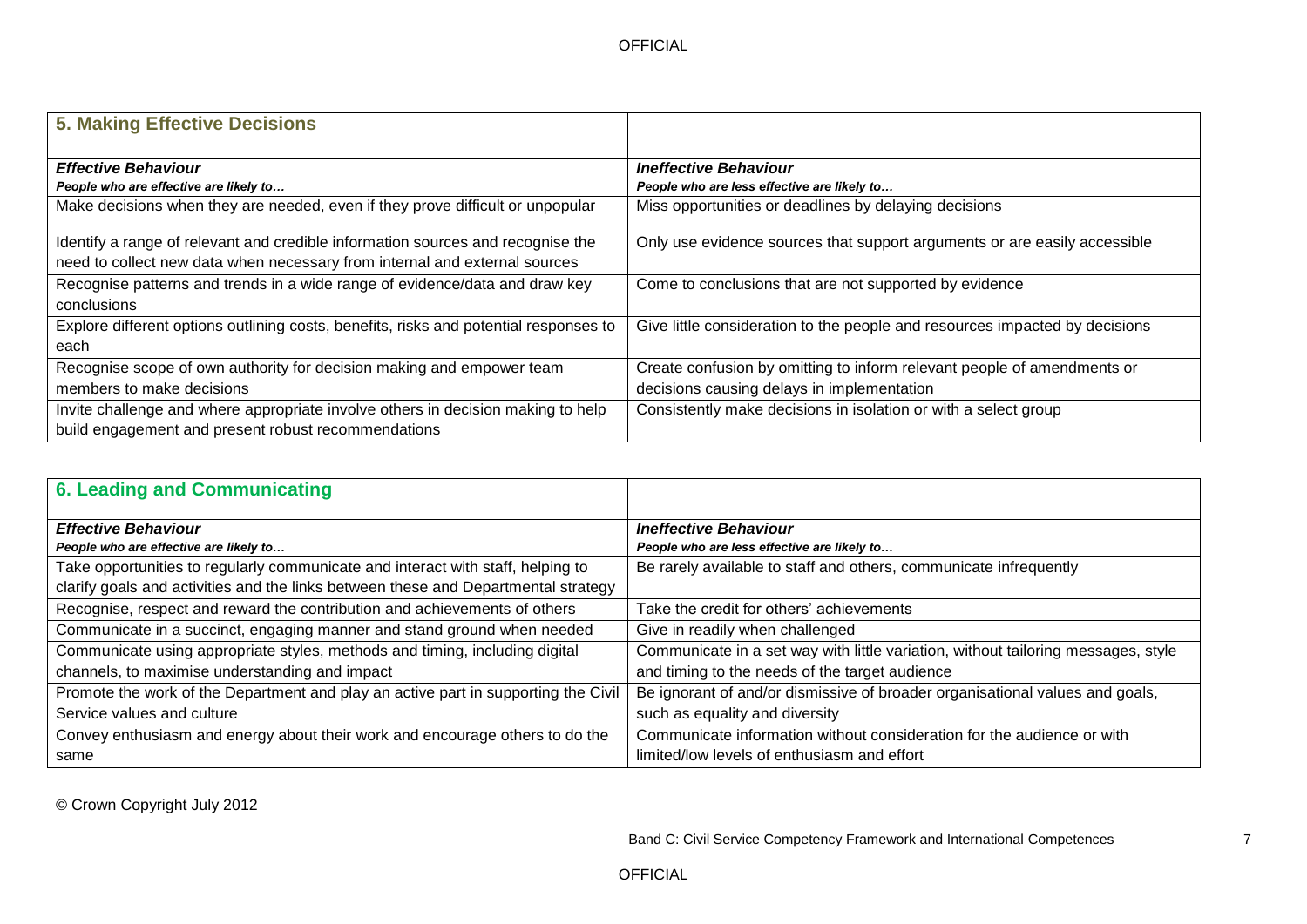| <b>7. Collaborating and Partnering</b>                                                                                                     |                                                                                                                                                                   |
|--------------------------------------------------------------------------------------------------------------------------------------------|-------------------------------------------------------------------------------------------------------------------------------------------------------------------|
| <b>Effective Behaviour</b>                                                                                                                 | <b>Ineffective Behaviour</b>                                                                                                                                      |
| People who are effective are likely to<br>Establish relationships with a range of stakeholders to support delivery of<br>business outcomes | People who are less effective are likely to<br>Devote little or no time to networking or engaging with immediate stakeholders,<br>preferring to work in isolation |
| Invest time to generate a common focus and genuine team spirit                                                                             | Demonstrate limited capability to get the best from people and create barriers or<br>negative feelings between and within teams                                   |
| Actively seek input from a diverse range of people                                                                                         | Display little appreciation of the value of different contributions and perspectives                                                                              |
| Readily share resources to support higher priority work, showing pragmatism and<br>support for the shared goals of the organisation        | Create reasons why resources and support cannot be shared                                                                                                         |
| Deal with conflict in a prompt, calm and constructive manner                                                                               | Show a lack of concern for others' perspectives                                                                                                                   |
| Encourage collaborative team working within own team and across the<br>Department                                                          | Support individual or silo ways of working                                                                                                                        |

| 8. Building Capability for All                                                   |                                                                                |
|----------------------------------------------------------------------------------|--------------------------------------------------------------------------------|
|                                                                                  |                                                                                |
| <b>Effective Behaviour</b>                                                       | <b>Ineffective Behaviour</b>                                                   |
| People who are effective are likely to                                           | People who are less effective are likely to                                    |
| Identify and address team or individual capability requirements and gaps to      | Manage others in a weak or ineffective manner, allowing capability gaps to     |
| deliver current and future work                                                  | persist                                                                        |
| Identify and develop all talented team members to support succession planning,   | Choose to only develop team members who reflect own capabilities, styles and   |
| devoting time to coach, mentor and develop others                                | strengths                                                                      |
| Value and respond to different personal needs in the team using these to develop | Be insensitive to and unaware of the diverse aspirations and capability of all |
| others and promote inclusiveness                                                 | members of the team                                                            |
| Proactively manage own career and identify own learning needs with line          | Passively expect others to identify and manage their learning needs            |
| manager, plan and carry out work-place learning opportunities                    |                                                                                |
| Continually seek and act on feedback to evaluate and improve their own and       | Make no attempt to learn from or apply lessons of feedback                     |
| team's performance                                                               |                                                                                |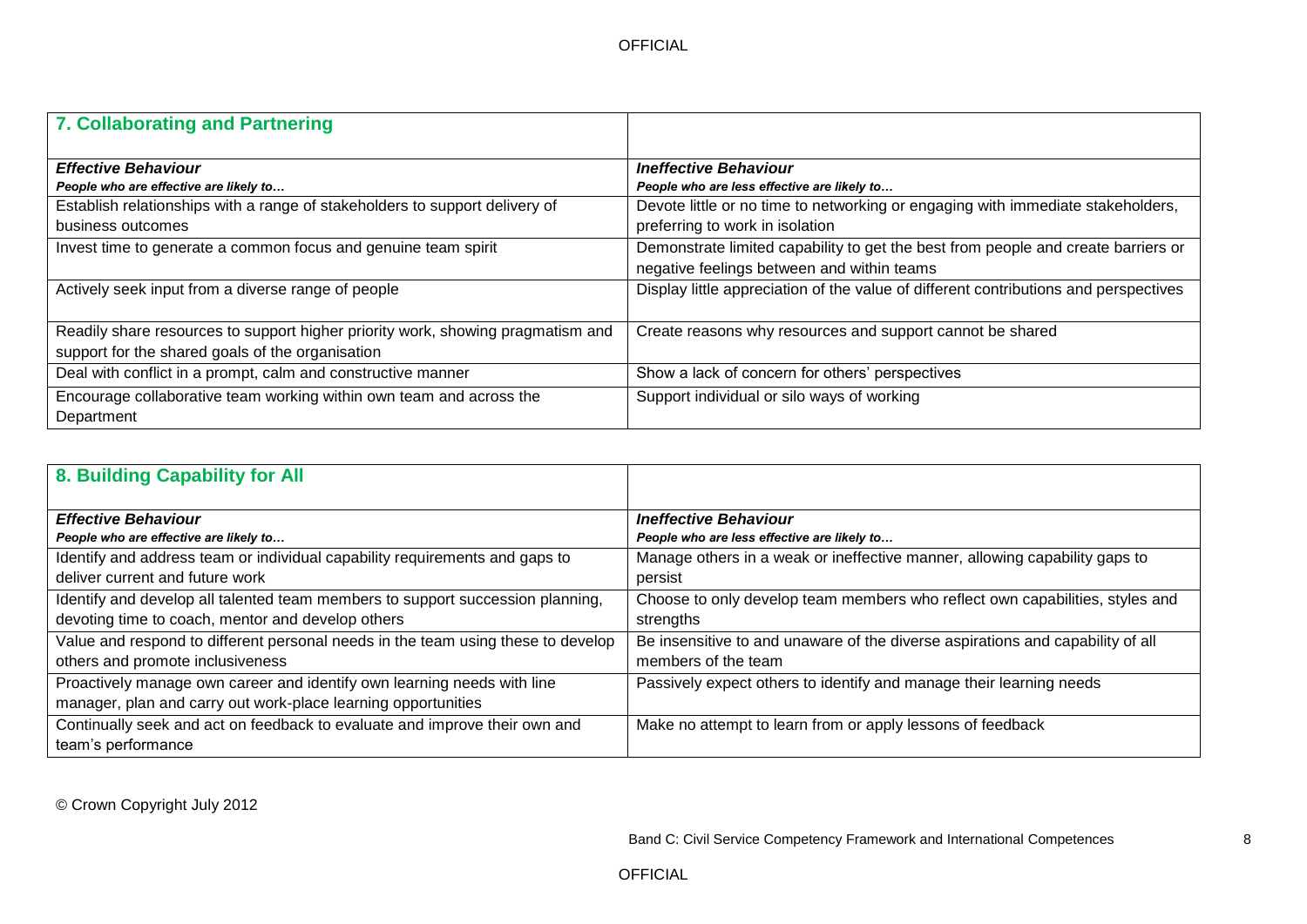| 9. Achieving Commercial Outcomes                                                   |                                                                             |
|------------------------------------------------------------------------------------|-----------------------------------------------------------------------------|
| <b>Effective Behaviour</b>                                                         | <b>Ineffective Behaviour</b>                                                |
| People who are effective are likely to                                             | People who are less effective are likely to                                 |
| Consider, in consultation with commercial experts, alternative ways of working     | Overlook opportunities for continuous improvement in service delivery       |
| with partners and contractors to identify more efficient outcomes, balancing cost, |                                                                             |
| quality and turn around times                                                      |                                                                             |
| Work with commercial experts in engaging effectively and intelligently with        | Lack impact when engaging with commercial experts and delivery partners     |
| delivery partners in order to define and /or improve service delivery              | through misunderstanding commercial issues                                  |
| Gather and use evidence to assess the costs, benefits and risks of a wide range    | Take a narrow view of options and focus only on cost, rather than long term |
| of delivery options when making commercial decisions                               | value and impact                                                            |
|                                                                                    |                                                                             |
| Identify and understand relevant legal and commercial terms, concepts, policies    | Show a lack of understanding about relevant commercial concepts processes   |
| and processes (including project approvals and assurance procedures) to deliver    | and systems                                                                 |
| agreed outcomes                                                                    |                                                                             |

| 10. Delivering Value for Money                                                    |                                                                                 |
|-----------------------------------------------------------------------------------|---------------------------------------------------------------------------------|
|                                                                                   |                                                                                 |
| <b>Effective Behaviour</b>                                                        | <b>Ineffective Behaviour</b>                                                    |
| People who are effective are likely to                                            | People who are less effective are likely to                                     |
| Recommend actions to achieve value for money and efficiency                       | Ignore financial experts - not ask for advice or seek advice at the right time  |
|                                                                                   |                                                                                 |
| Cultivate and encourage an awareness of cost, using clear simple examples of      | Reserve resources for own team without considering wider business priorities or |
| benefits and how to measure outcomes                                              | the organisation's financial environment                                        |
| Work confidently with performance management and financial data to prepare        | Misinterpret or over-estimate performance and financial data used to forecast   |
| forecasts and manage and monitor budget against agreed plans                      | and monitor budgets and plans                                                   |
| Follow appropriate financial procedures to monitor contracts to ensure            | Ignore the organisation's financial procedures or break rules for the sake of   |
| deliverables are achieved                                                         | expediency                                                                      |
| Monitor the use of resources in line with organisational procedures and plans and | Be unable to justify own and their teams' use of resources                      |
| hold team to account                                                              |                                                                                 |